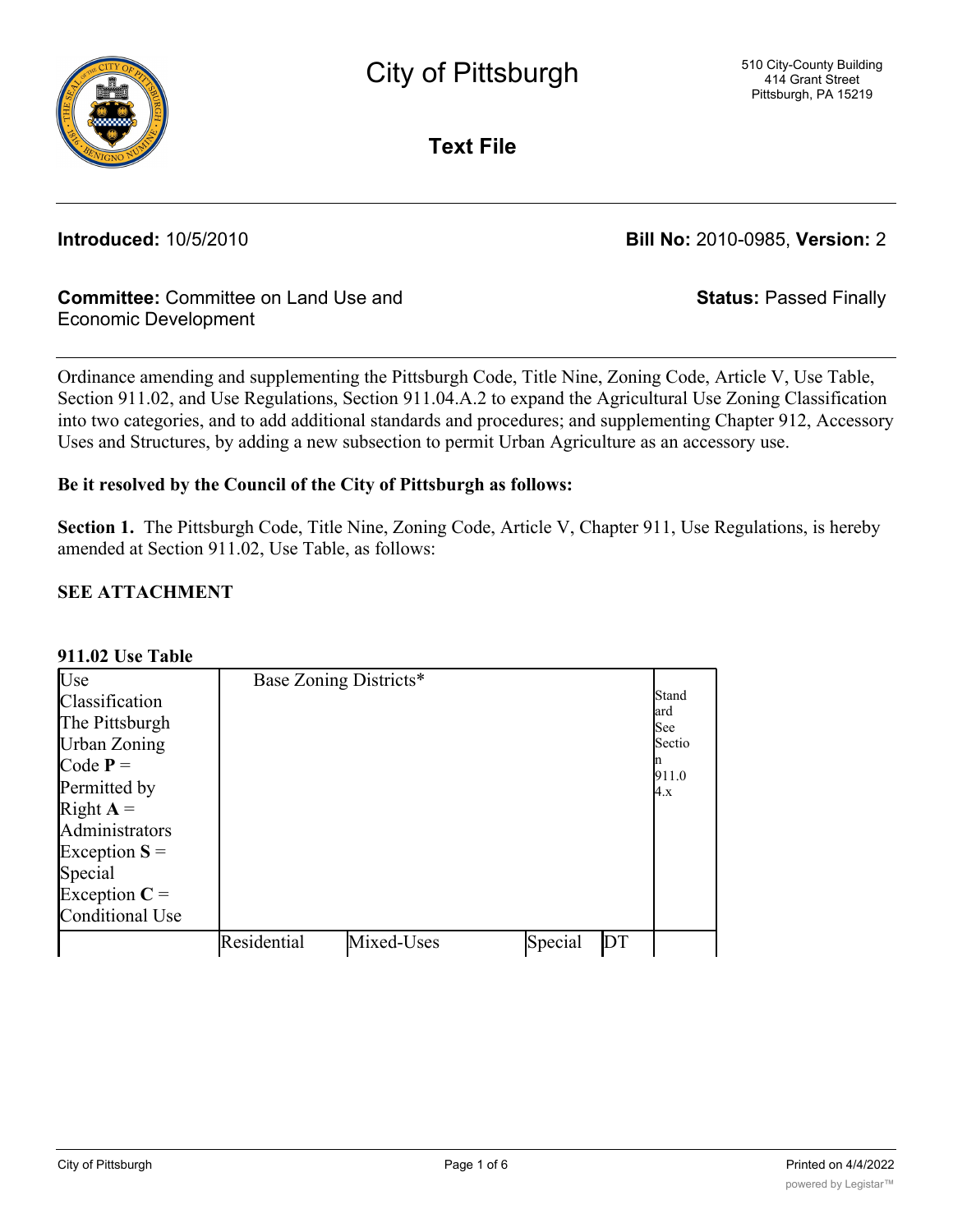# Introduced: 10/5/2010

Permitted by

# **Introduced:** 10/5/2010 **Bill No:** 2010-0985, **Version:** 2

 $\frac{1}{\sqrt{2}}$ 

### **Committee:** Committee on Land Use and Economic Development Special Committee: **(**

# **Status:** Passed Finally

| * As Base Zoning   |           |                         | R <b>IR IR 2R 3R IN</b> L |                    |                    |   |              | $\mathbf N$ | $\mathbf{U}$ |              | H G U P                 |                         |                         | $\mathbf{H}$ | E G                      | $\bf{D}$                 |        |
|--------------------|-----------|-------------------------|---------------------------|--------------------|--------------------|---|--------------|-------------|--------------|--------------|-------------------------|-------------------------|-------------------------|--------------|--------------------------|--------------------------|--------|
| District           | D.        | $\mathbf{A}$            |                           |                    |                    | D | $\mathbf N$  | D           | $\mathbf N$  |              | I                       |                         | 0                       |              | $\mathbf{M} \mathbf{T} $ | $\vert \mathbf{R} \vert$ |        |
| Regulations, all   |           |                         |                           |                    |                    | 0 | $\mathbf{C}$ | I           | $\mathbf C$  | $\mathbf{C}$ |                         |                         |                         |              | I                        |                          |        |
| uses may be        |           |                         |                           |                    |                    |   |              |             |              |              |                         |                         |                         |              |                          |                          |        |
| subject to         |           |                         |                           |                    |                    |   |              |             |              |              |                         |                         |                         |              |                          |                          |        |
| additional         |           |                         |                           |                    |                    |   |              |             |              |              |                         |                         |                         |              |                          |                          |        |
| regulations        |           |                         |                           |                    |                    |   |              |             |              |              |                         |                         |                         |              |                          |                          |        |
| imposed by         |           |                         |                           |                    |                    |   |              |             |              |              |                         |                         |                         |              |                          |                          |        |
| applicable         |           |                         |                           |                    |                    |   |              |             |              |              |                         |                         |                         |              |                          |                          |        |
| Overlay Zoning     |           |                         |                           |                    |                    |   |              |             |              |              |                         |                         |                         |              |                          |                          |        |
| Districts.         |           |                         |                           |                    |                    |   |              |             |              |              |                         |                         |                         |              |                          |                          |        |
| <b>Agriculture</b> |           |                         | [A][A][A][A][A][A]        |                    |                    |   |              |             |              |              | $\overline{\mathbf{S}}$ | [A]S                    |                         | S            |                          |                          | A.2(a) |
| [Use] (General)    |           |                         |                           |                    |                    |   |              |             |              |              |                         | S                       |                         |              |                          |                          |        |
| means the          |           |                         |                           |                    |                    |   |              |             |              |              |                         |                         |                         |              |                          |                          |        |
| growing of crops   |           |                         |                           |                    |                    |   |              |             |              |              |                         |                         |                         |              |                          |                          |        |
| and raising of     |           |                         |                           |                    |                    |   |              |             |              |              |                         |                         |                         |              |                          |                          |        |
| livestock and      |           |                         |                           |                    |                    |   |              |             |              |              |                         |                         |                         |              |                          |                          |        |
| domestic small     |           |                         |                           |                    |                    |   |              |             |              |              |                         |                         |                         |              |                          |                          |        |
| farm animals for   |           |                         |                           |                    |                    |   |              |             |              |              |                         |                         |                         |              |                          |                          |        |
| domestic and       |           |                         |                           |                    |                    |   |              |             |              |              |                         |                         |                         |              |                          |                          |        |
| commercial uses.   |           |                         |                           |                    |                    |   |              |             |              |              |                         |                         |                         |              |                          |                          |        |
| The minimum lot    |           |                         |                           |                    |                    |   |              |             |              |              |                         |                         |                         |              |                          |                          |        |
| size required is   |           |                         |                           |                    |                    |   |              |             |              |              |                         |                         |                         |              |                          |                          |        |
| three $(3)$ acres. |           |                         |                           |                    |                    |   |              |             |              |              |                         |                         |                         |              |                          |                          |        |
| <b>Agriculture</b> | S         | $S_{\parallel}$         | $S_{\!\!\!\perp}$         | S                  | $\overline{S}$     |   |              |             |              |              | $\overline{\mathbf{S}}$ | S                       | S                       | S            |                          |                          | A.2(b) |
| (Limited) With     |           |                         |                           |                    |                    |   |              |             |              |              |                         |                         |                         |              |                          |                          |        |
| <b>Beekeeping</b>  |           |                         |                           |                    |                    |   |              |             |              |              |                         |                         |                         |              |                          |                          |        |
| means the          |           |                         |                           |                    |                    |   |              |             |              |              |                         |                         |                         |              |                          |                          |        |
| growing of crops   |           |                         |                           |                    |                    |   |              |             |              |              |                         |                         |                         |              |                          |                          |        |
| and raising honey  |           |                         |                           |                    |                    |   |              |             |              |              |                         |                         |                         |              |                          |                          |        |
| bees for domestic  |           |                         |                           |                    |                    |   |              |             |              |              |                         |                         |                         |              |                          |                          |        |
| and commercial     |           |                         |                           |                    |                    |   |              |             |              |              |                         |                         |                         |              |                          |                          |        |
| uses.              |           |                         |                           |                    |                    |   |              |             |              |              |                         |                         |                         |              |                          |                          |        |
| <b>Agriculture</b> | ${\bf A}$ | $\overline{\mathbf{A}}$ | $\overline{\mathbf{A}}$   | $\overline{\rm A}$ | $\overline{\rm A}$ |   |              |             |              |              | A                       | $\overline{\mathbf{A}}$ | $\overline{\mathbf{A}}$ | A            |                          |                          | A.2(c) |
| (Limited) means    |           |                         |                           |                    |                    |   |              |             |              |              |                         |                         |                         |              |                          |                          |        |
| the growing of     |           |                         |                           |                    |                    |   |              |             |              |              |                         |                         |                         |              |                          |                          |        |
| crops for          |           |                         |                           |                    |                    |   |              |             |              |              |                         |                         |                         |              |                          |                          |        |
| commercial use.    |           |                         |                           |                    |                    |   |              |             |              |              |                         |                         |                         |              |                          |                          |        |
| No minimum lot     |           |                         |                           |                    |                    |   |              |             |              |              |                         |                         |                         |              |                          |                          |        |
| size is required.  |           |                         |                           |                    |                    |   |              |             |              |              |                         |                         |                         |              |                          |                          |        |

Residential Mixed-Uses Special DT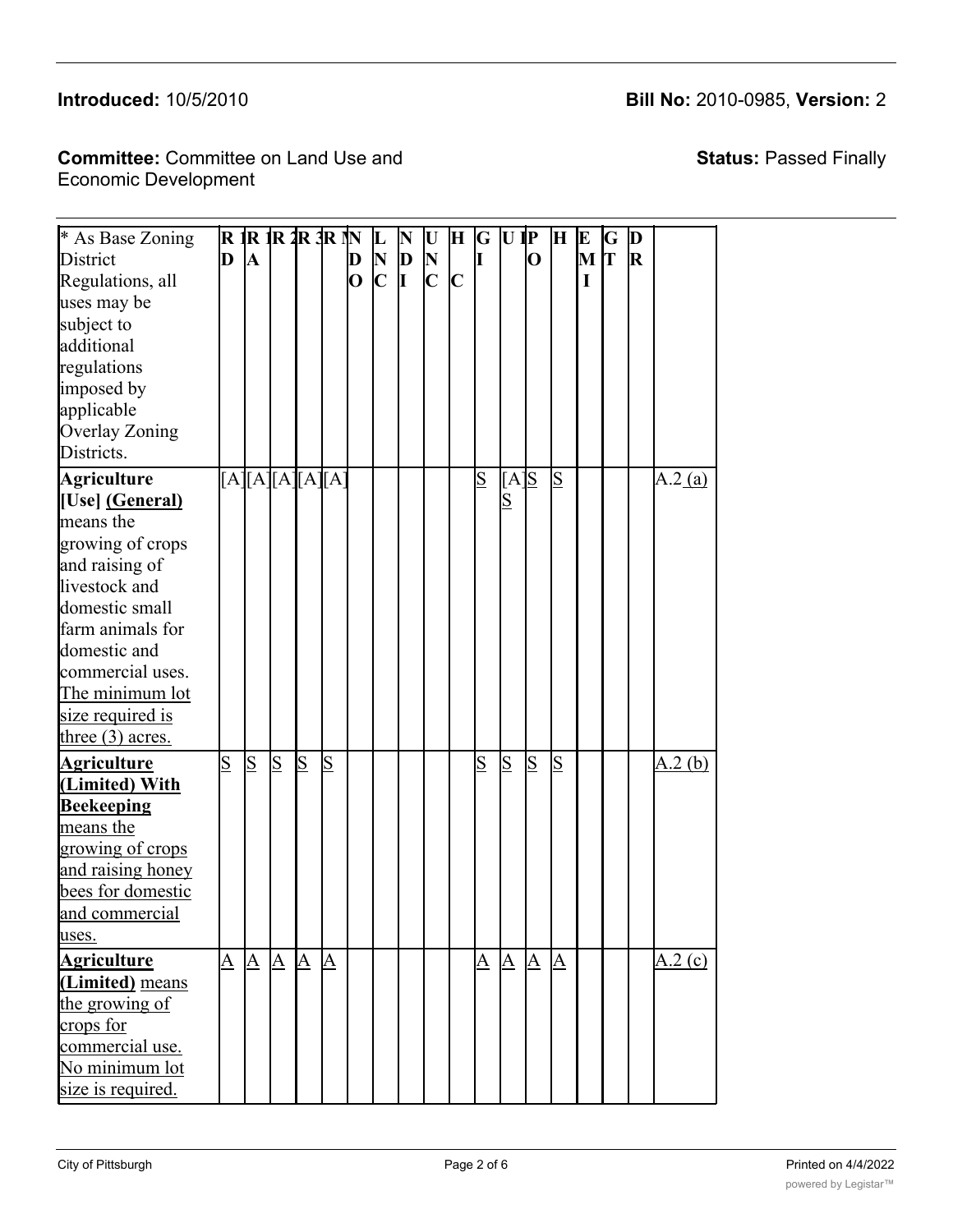**Committee:** Committee on Land Use and Economic Development

**Status:** Passed Finally

**Section 2.** The Pittsburgh Code, Title Nine, Zoning Code, Article V, Chapter 911, Use Regulations, is hereby amended at Section 911.04.A.2, Agricultural Uses, as follows:

*911.04.A.2(a) Agriculture [Uses] (General)*

Agriculture [Uses] (General) shall be subject to the following standards:

- (1) The site shall be at least three  $(3)$  [five  $(5)$ ] acres in size;
- (2) No structure, including beehives, chicken coops, or any similar accessory structures, except a dwelling unit shall be located within [two hundred  $(200)$ ]  $\underline{fifty(50)}$  feet of any lot line;
- (3) The sale of non-mechanical agricultural and farm products [nursery stock and poultry] that are grown, used, produced on-site, or are part of an affiliated Community Supported Agriculture program shall be permitted [only if produced or raised on the premises]*,* and shall comply with the standards of Section 912.06, Outdoor Retail Sales and Service (Accessory Use);
- (4) Killing or dressing of animals raised on the premises shall be permitted if conducted entirely within an enclosed building;
- (5) The keeping of poultry birds, livestock, and domestic small farm animals shall be permitted within a securely fenced and enclosed area only where there is also a residential use of the property;
- (6) All animal structures and roaming areas shall be kept sanitary and free from accumulations of animal excrement and objectionable odor;
- (7) All seed, fertilizer, and animal feed shall be stored in a secured, rodent-proof container and housed within an enclosed structure; and
- (8) All applications shall be in compliance with Environmental Overlay District regulations of Chapter 906.

### *911.04.A.2(b) Agriculture (Limited) With Beekeeping*

Agriculture (Limited) With Beekeeping shall be subject to the following standards:

- (1) The sale of non-mechanical agricultural and farm products that are grown, used, produced on-site, or are part of an affiliated Community Supported Agriculture program shall be permitted*,* and shall comply with the standards of Section 912.06, Outdoor Retail Sales and Service (Accessory Use);
- (2) The keeping of poultry birds, livestock, and domestic small farm animals is not permitted;
- (3) For property with a minimum of two-thousand (2,000) square feet in size, the -property owner is permitted to keep two (2) beehives. For every additional two-thousand (2,000) square feet of property, the owner is permitted two (2) additional beehive;
- (4) All structures necessary for and related to the housing of honeybees shall be subject to any required setbacks of the underlying zoning district, but shall in all cases be a minimum of ten (10) feet from any property line;
- (5) Ground mounted beehives shall be located no higher than six (6) feet from grade;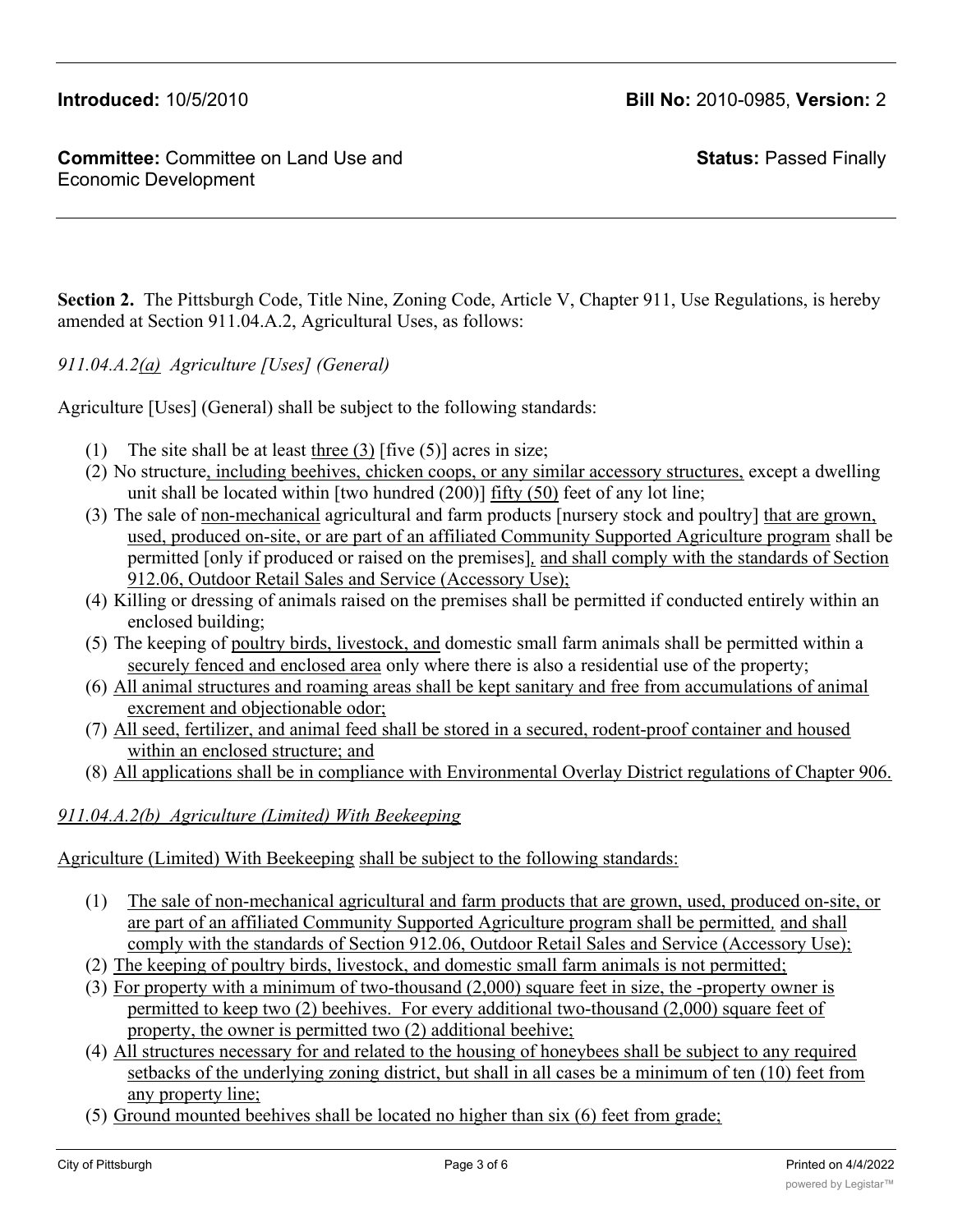# **Introduced:** 10/5/2010 **Bill No:** 2010-0985, **Version:** 2

### **Committee:** Committee on Land Use and Economic Development

**Status:** Passed Finally

- (6) Ground mounted beehives shall be permitted in side and rear yards, and shall be provided an enclosed barrier along the property line six (6) feet in height consisting of a solid fence, dense vegetation or combination thereof, and in cases where there is ample yard-area, a flyway may be substituted for perimeter barriers, consisting of six (6) foot high barriers on both sides of the bee colony, creating a channel extending twenty (20) feet in each direction beyond each bee colony entrance;
- (7) All seed, fertilizer, or similar products shall be stored in a secured, rodent-proof container and housed within an enclosed structure; and
- (8) All applications shall be subject to the Environmental Overlay District regulations of Chapter 906.

### *911.04.A.2(c) Agriculture (Limited)*

Agriculture (Limited) shall be subject to the following standards:

- (1) The sale of non-mechanical agricultural and farm products that are grown, used, produced on-site, or are part of an affiliated Community Supported Agriculture program shall be permitted*,* and shall comply with the standards of Section 912.06, Outdoor Retail Sales and Service (Accessory Use);
- (2) The keeping of poultry birds, livestock, and domestic small farm animals is not permitted;
- (3) All seed, fertilizer, or similar products shall be stored in a secured, rodent-proof container and housed within an enclosed structure; and
- (4) All applications shall be subject to the Environmental Overlay District regulations of Chapter 906.

**Section 3.** The Pittsburgh Code, Title Nine, Zoning Code, Article V, Chapter 912, Accessory Uses and Structures, is hereby supplemented by adding Section 912.07 as follows:

### **912.07 Urban Agriculture (Accessory Use)**

The Urban Agriculture standards of this section are intended to permit the growing and off-site selling of legal agricultural products on properties throughout the City of Pittsburgh, and shall authorize the Zoning Administrator to consider and approve applications for *Urban Agriculture (Accessory Use) With Animals* as a Special Exception in accordance with the provisions of Section 922.07. The property owner need not apply for any type of permit if the sole intent of growing crops is for personal/non-commercial use.

### **912.07.A Urban Agriculture (Accessory Use) With No Animals**

Urban Agriculture (Accessory Use) applications which do not include the housing of poultry birds or honeybees shall be subject to the following standards:

(1) The sale of non-mechanical agricultural and farm products that are grown, used, produced on-site, or are part of an affiliated Community Supported Agriculture program shall be permitted only in nonresidential districts*,* and shall comply with the standards of Section 912.06, Outdoor Retail Sales and Service (Accessory Use);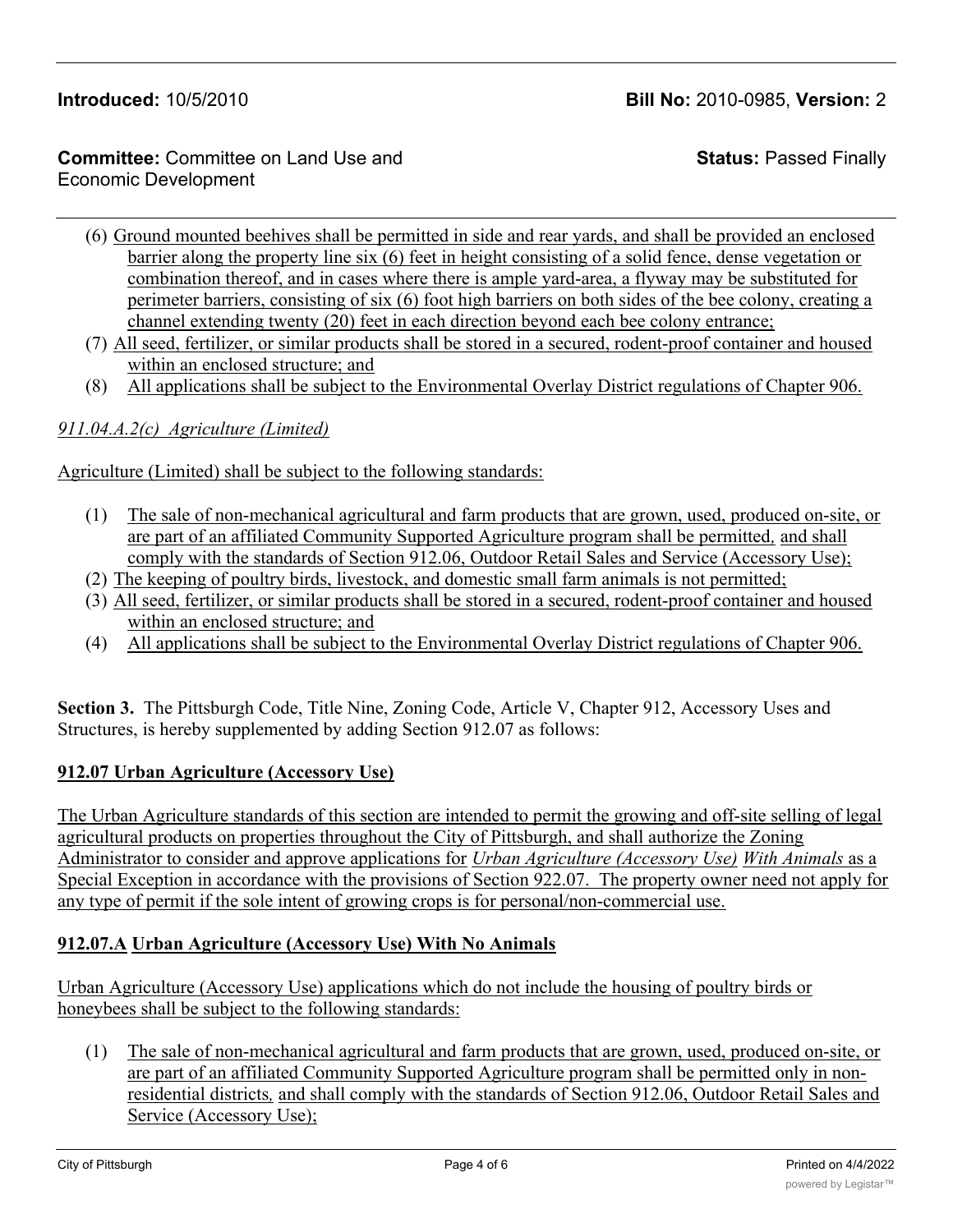**Committee:** Committee on Land Use and Economic Development

**Status:** Passed Finally

- (2) All seed, and fertilizer, shall be stored in a secured, rodent-proof container and housed within an enclosed structure;
- (3) All applications shall be subject to the Environmental Overlay District regulations of Chapter 906;
- (4) All applications shall include a detailed plot plan with scaled representation of all proposed structures and uses; and
- (5) Signage shall not be permitted.

## **912.07.B Urban Agriculture (Accessory Use) With Animals**

Urban Agriculture (Accessory Use) applications for the housing of poultry birds and honeybees shall be authorized as a Special Exception, in accordance with Section 922.07, and shall be subject to the following standards:

- (1) The sale of non-mechanical agricultural and farm products that are grown, used, produced on-site, or are part of an affiliated Community Supported Agriculture program shall be permitted only in nonresidential districts*,* and shall comply with the standards of Section 912.06, Outdoor Retail Sales and Service (Accessory Use);
- (2) All applications shall be subject to the Environmental Overlay District regulations of Chapter 906;
- (3) All applications shall include a detailed plot plan with scaled representation of all proposed structures and uses;
- (4) Signage shall not be permitted;
- (5) All seed, fertilizer, and animal feed shall be stored in a secured, rodent-proof container and housed within an enclosed structure;
- (6) All structures related to the housing of poultry birds shall be at least 6 Sq. Ft. in size and a minimum of 2 Sq. Ft. per additional poultry bird;
- (7) Roosters are not permitted;
- (8) For property with a minimum of two-thousand (2,000) square feet in size, the property owner is permitted three (3) poultry birds. For every additional one-thousand (1,000) square feet of property, the owner is permitted one (1) additional poultry bird;
- (9) For property with a minimum of two-thousand (2,000) square feet in size, the property owner is permitted to keep two (2) beehives. For every additional two-thousand (2,000) square feet of property, the owner is permitted two (2) additional beehive;
- (10) All structures necessary for and related to the housing of honeybees shall be subject to any required setbacks of the underlying zoning district, and shall otherwise be set back at least ten (10) feet from any property line;
- (11) Ground mounted beehives shall be located no higher than six (6) feet from grade;
- (12) Ground mounted beehives shall be permitted in side and rear yards, and shall be provided an enclosed barrier along the property line six (6) feet in height consisting of a solid fence, dense vegetation or combination thereof, and in cases where there is ample yard-area, a flyway may be substituted for perimeter barriers, consisting of six (6) foot high barriers on both sides of the bee colony, creating a channel extending twenty (20) feet in each direction beyond each bee colony entrance;
- (13) Roof mounted beehives shall be located on primary and accessory structures no lower than ten (10)